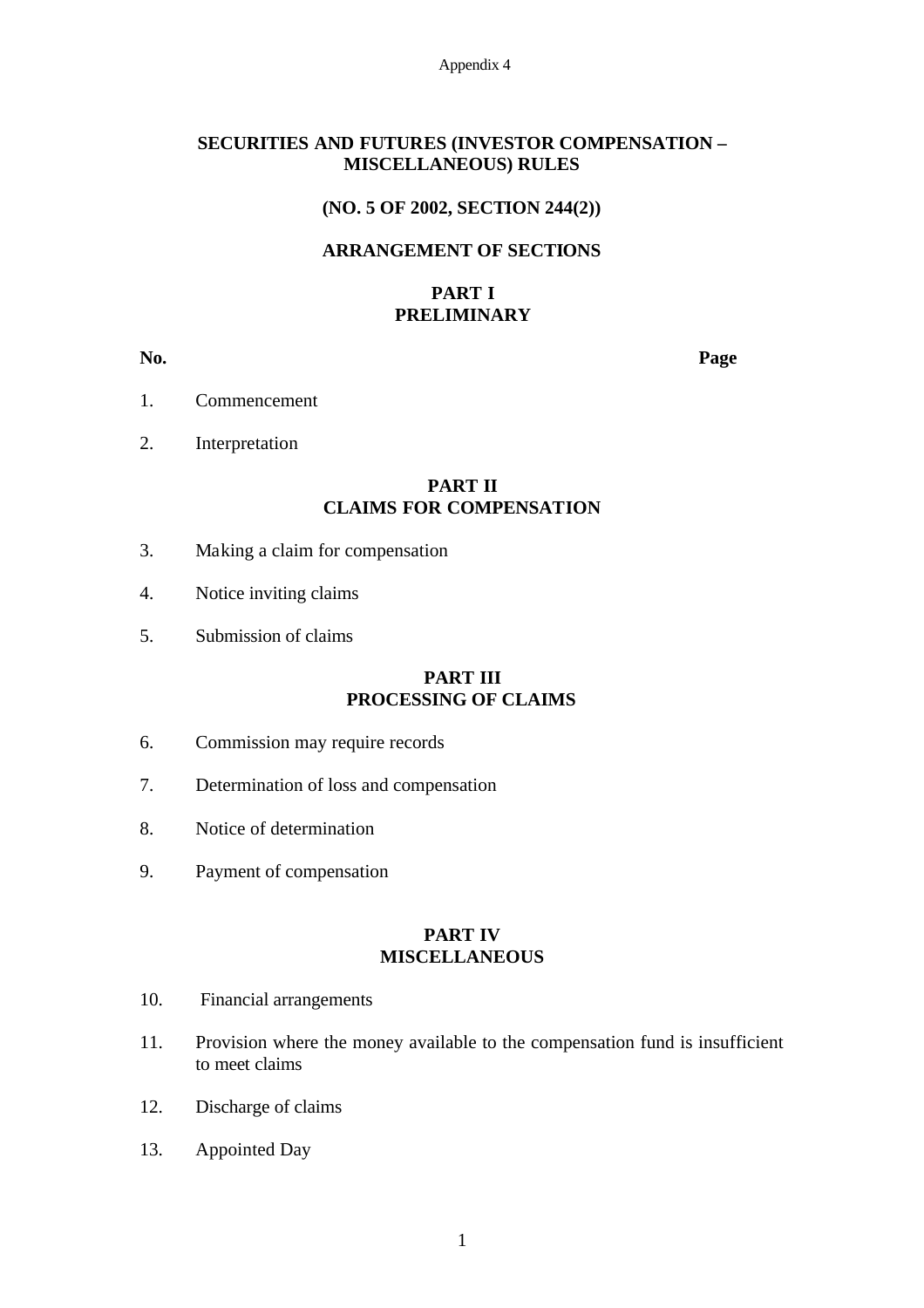# **SECURITIES AND FUTURES (INVESTOR COMPENSATION – MISCELLANEOUS) RULES**

(Made by the Securities and Futures Commission under section 244(2) of the Securities and Futures Ordinance (5 of 2002) after consulting the Financial Secretary

# **PART I PRELIMINARY**

## **1. Commencement**

These Rules shall come into operation on the day appointed for the commencement of Part XII of the Securities and Futures Ordinance (No. 5 of 2002).

# **2. Interpretation**

In these rules, unless the context otherwise requires –

"appointed day" () means the date appointed for the purposes of these Rules under section 13;

- "associated person" (), in relation to a specified person, means
	- (a) a person employed or otherwise engaged by the specified person; or
	- (b) a person ("A") who, under section 164 of the Ordinance, may receive or hold client assets of the specified person, or an employee of A;

"claimant" ( $\qquad$ ) means a qualifying client who makes a claim under section 3; "default"  $($   $)$  means –

- (a) the insolvency, bankruptcy or winding up, as the case may be, of a specified person; or
- (b) any breach of trust, defalcation, fraud or misfeasance committed by a specified person or by any associated person of the specified person,

which occurs on or after the appointed day;

"qualifying client" (  $\qquad \qquad$  ) in relation to a specified person, means a person for whom the specified person provides a service but does not include -

- (a) a licensed corporation;
- (b) an authorized financial institution;
- (c) a recognized exchange company, a recognized exchange controller, or a recognized clearing house;
- (d) a person authorized to provide automated trading services under section 95 of the Ordinance;
- (e) an insurer authorized under the Insurance Companies Ordinance (Cap. 41);
- (f) a collective investment scheme authorized under section 104 of the Ordinance;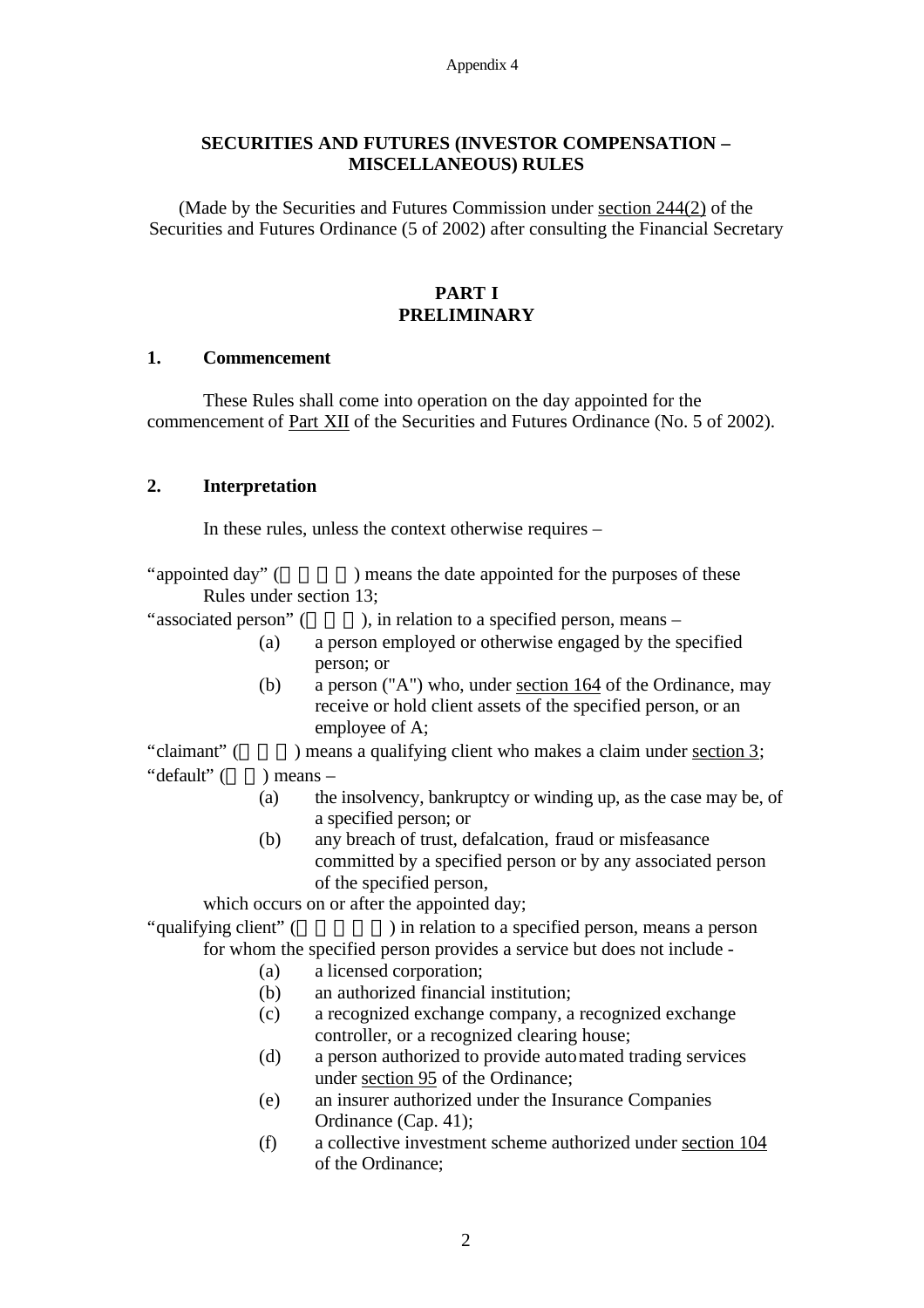- (g) an arrangement referred to in paragraph (iii) of the definition of "collective investment scheme" in Part 1 of Schedule 1 to the Ordinance;
- (h) a person who is authorized, licensed or exempt in a jurisdiction outside Hong Kong for any activity that in the opinion of the Commission is similar to any of the activities carried on by a person referred to in paragraphs (a) to (g);
- (i) an associate of a specified person
	- (i) which is a corporation; or
		- (ii) who has committed a default or assisted in the commission of a default by the specified person;
- (j) the Government or a government of any place outside Hong Kong; and
- (k) a person in his capacity as a trustee or custodian of a person referred to in paragraphs (a) to (j);

"related assets" ( ) means money or other

property -

- (a) that is entrusted to or received by a specified person or an associated person of the specified person;
- (b) to which a claimant is entitled or in which he has a beneficial interest; and
- (c) which relates to the
	- (i) purchase;
	- (ii) sale;
	- (iii) holding;
	- (iv) pledge;
	- (v) adjustment;
	- (vi) exercise; or
	- (vii) expiry,

of specified securities or futures contracts;

"securities margin financing"  $($ ) has the same meaning as in Part 2 of Schedule 5 to the Ordinance except that paragraph (v) of the definition of that expression does not apply;

- "specified person"  $($   $)$  means
	-
	- (a) an intermediary licensed or registered for dealing in securities or dealing in futures contracts;
	- (b) an intermediary licensed for securities margin financing; or
	- (c) an authorized financial institution which provides securities margin financing;
- "specified securities or futures contracts" (  $\qquad \qquad$ ) means any securities or futures contracts listed or traded or to be listed or traded on a recognized stock market or recognized futures market;
- "Tribunal" ( ) means the Securities and Futures Appeals Tribunal established by section 216 of the Ordinance.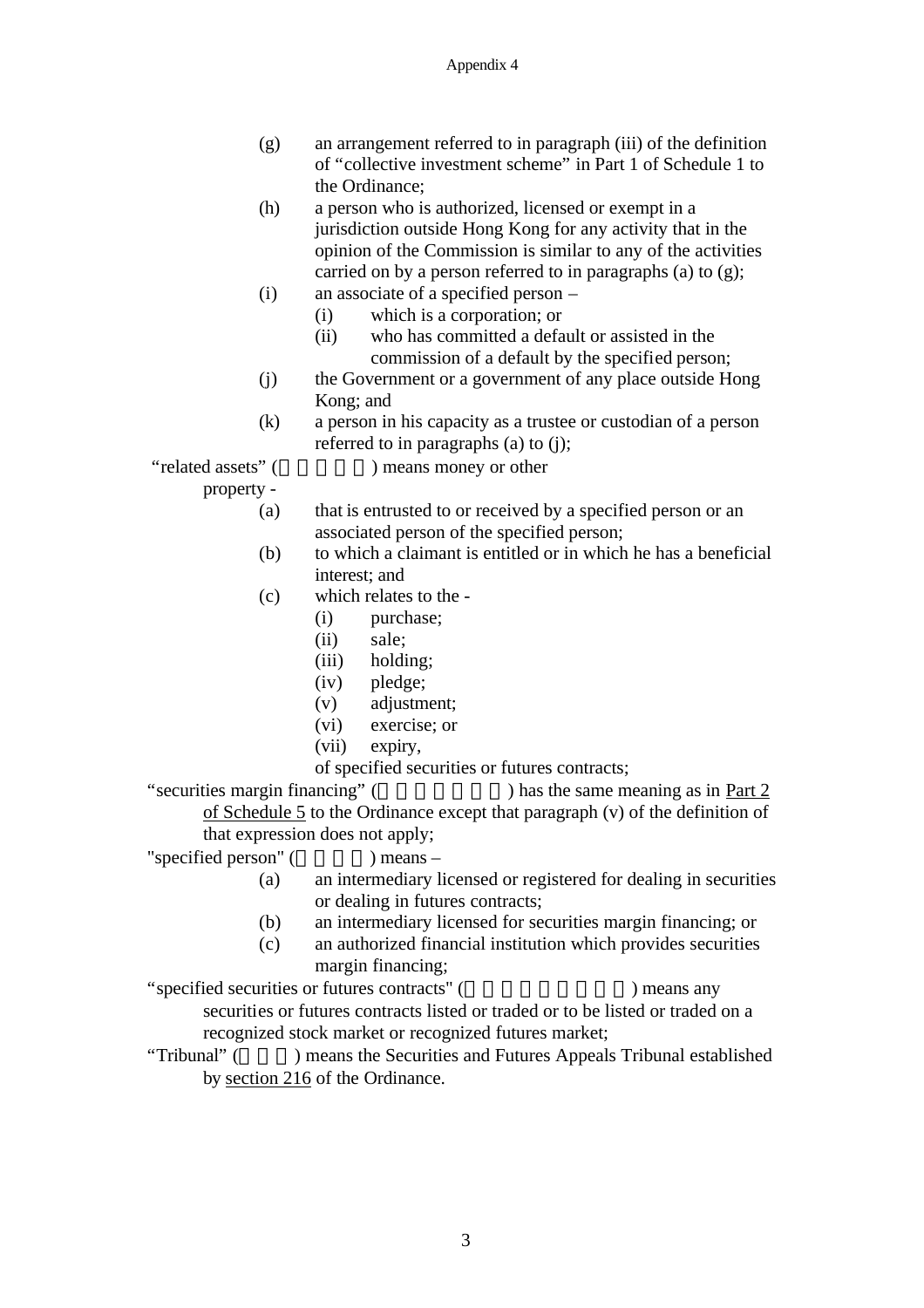# **PART II CLAIMS FOR COMPENSATION**

## **3. Making a claim for compensation**

(1) Any qualifying client of a specified person who suffers loss -

- (a) as a result of a default committed by  $-$ 
	- (i) the specified person; or
	- (ii) an associated person of the specified person;
- (b) in relation to  $-$ 
	- (i) specified securities or futures contracts; or
	- (ii) related assets,

may make a claim against the compensation fund in respect of such loss.

(2) A claim under subsection (1) may include a claim for the costs reasonably incurred and incidental to the making and proving of the claim.

- (3) A claim under subsection (1) must be lodged with the Commission
	- (a) if a notice under section  $4(1)$  has been published, on or before the date specified in the notice; or
	- (b) if no such notice has been published, within 6 months after the day the claimant first became aware of the default giving rise to the claim.

(4) A claim that is not lodged in accordance with subsection (3) is barred, unless the Commission determines otherwise.

# **4. Notice inviting claims**

(1) Where the Commission has reason to believe that a specified person or any associated person of the specified person has committed a default, it may publish a notice inviting qualifying clients of the specified person named in the notice who believe they have suffered loss as a result of such default to make claims for compensation. Such a notice must be published in one or more English language newspapers and one or more Chinese language newspapers which are published daily and circulating generally in Hong Kong.

(2) A notice published under subsection (1) must specify a date, not being earlier than 3 months after publication of the notice, on or before which claims for compensation under section 3 may be made in relation to the default of a specified person or any associated person of the specified person.

# **5. Submission of claims**

- (1) Subject to subsection (2), a claim made under section  $3(1)$  must be
	- (a) lodged in the form specified by the Commission in accordance with section  $402(1)$  of the Ordinance for the purposes of making a compensation claim under these Rules;
	- (b) completed and signed in accordance with such directions and instructions as are included in the form; and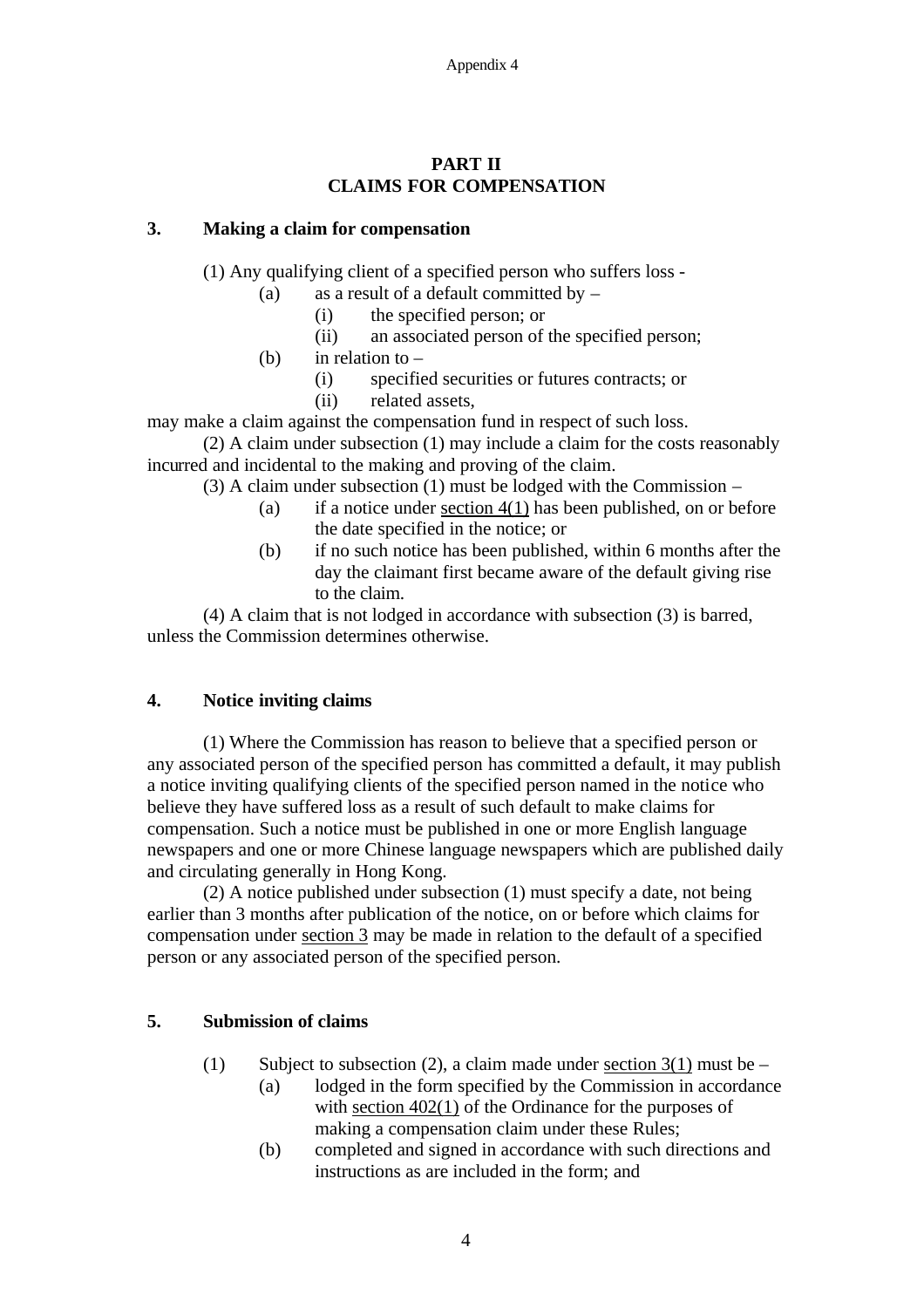(c) accompanied by such documents as are specified in the form. (2) The Commission, in its discretion, may accept a claim lodged in a manner that does not comply with subsection (1).

## **PART III PROCESSING OF CLAIMS**

## **6. Commission may require records**

(1) The Commission may require a person, by notice in writing served upon the person, to produce to the Commission originals or copies of such records as the Commission may reasonably require –

- (a) in connection with a claim for compensation made under section  $3(1)$ ; or
- (b) for the purpose of assisting
	- (i) the Commission in the exercise of its rights of subrogation under section 243 of the Ordinance; or
	- (ii) a recognized investor compensation company in the exercise of its rights of subrogation under section 87 of the Ordinance.

 (2) A notice under subsection (1) must specify the records required and the date by which the person is to furnish them to the Commission.

 $(3)$  Where –

- (a) a claimant fails to produce to the Commission records specified in a notice served upon him under subsection (1), within the period specified in the notice or such longer period as the Commission may allow in any particular case; and
- (b) the Commission is satisfied that such records are in the possession of, are available to, or can be produced by the claimant,

the Commission may determine that –

- (c) the claim for compensation made by the claimant should not be allowed; or
- (d) part only of the claim should be allowed.

(4) The Commission, in its absolute discretion, may vary a determination made under subsection (3) if the claimant subsequently produces the records specified in the notice under subsection (1).

# **7. Determination of loss and compensation**

(1) Subject to section 6(3), the Commission must determine the amount of compensation (if any) payable to a claimant from the compensation fund on the basis of the loss that the Commission is satisfied the claimant has suffered as a result of a default committed by a specified person or any associated person of the specified person.

(2) In determining the amount of compensation payable to a claimant under subsection (1), the Commission must –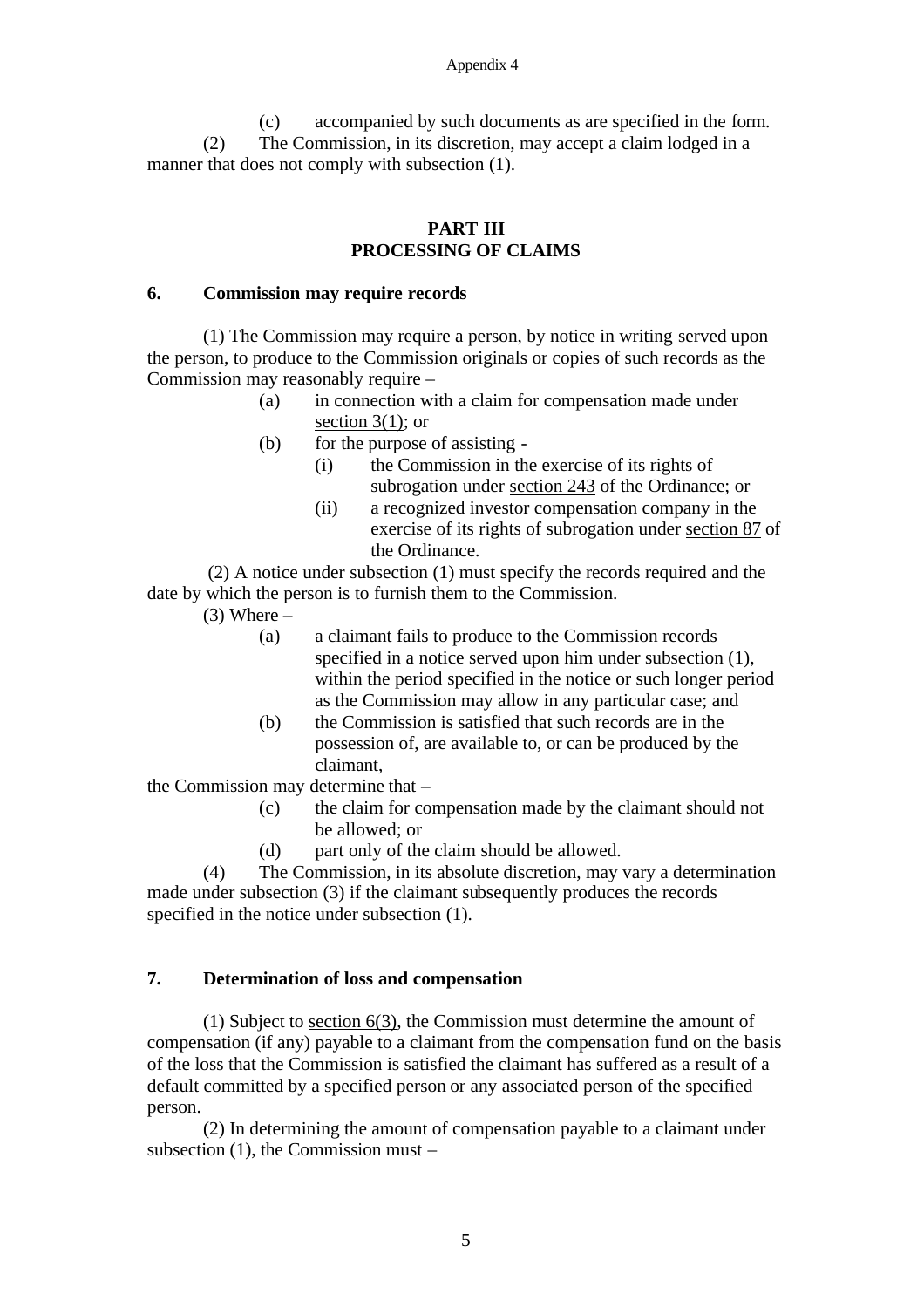- (a) calculate the market value as at the date of the default of the specified securities or futures contracts and any related assets –
	- (i) entrusted to or received by the specified person or any associated person of the specified person; and
	- (ii) to which the claimant was entitled or in which he had a beneficial interest;
- (b) subtract from the amount calculated under paragraph (a) any amount that the Commission is satisfied was due from the claimant to the specified person; and
- (c) add to the sum that results from the operation of paragraphs (a) and (b) the amount of any costs that the Commission is satisfied were reasonably incurred by the claimant incidental to the making and proving of his claim to the Commission.

# **8. Notice of determination**

(1) Where the Commission makes a determination under section 6(3) or 7(1) it must issue a notice of determination to the claimant.

(2) Where the Commission determines to disallow a claim in whole or in part, it must give its reasons in the notice of determination.

(3) If the Commission determines that compensation should be paid to a claimant it must specify the following in the notice of determination -

- (a) the date of the default;
- (b) the amount of the claimant's loss as calculated under section 7;
- (c) any relevant specified securities or futures contracts or related assets; and
- (d) the amount of compensation payable under these Rules.

(4) The Commission may pay the compensation in one or more installments if it determines that it is necessary or appropriate to do so.

# **9. Payment of compensation**

(1) Subject to subsection (2), the following amounts are to be paid out of the compensation fund -

- (a) any compensation payable in accordance with a determination made under section  $6(3)$  or  $7(1)$ ;
- (b) any compensation payable following a review by the Tribunal under Part XI of the Ordinance of a determination referred to in paragraph (a); and
- (c) any costs awarded in favour of a claimant by the Tribunal following a review referred to in paragraph (b).

(2) The total amount of compensation that may be awarded to a claimant may not exceed the maximum that is prescribed by the Securities and Futures (Investor Compensation) Rules (insert cross-reference).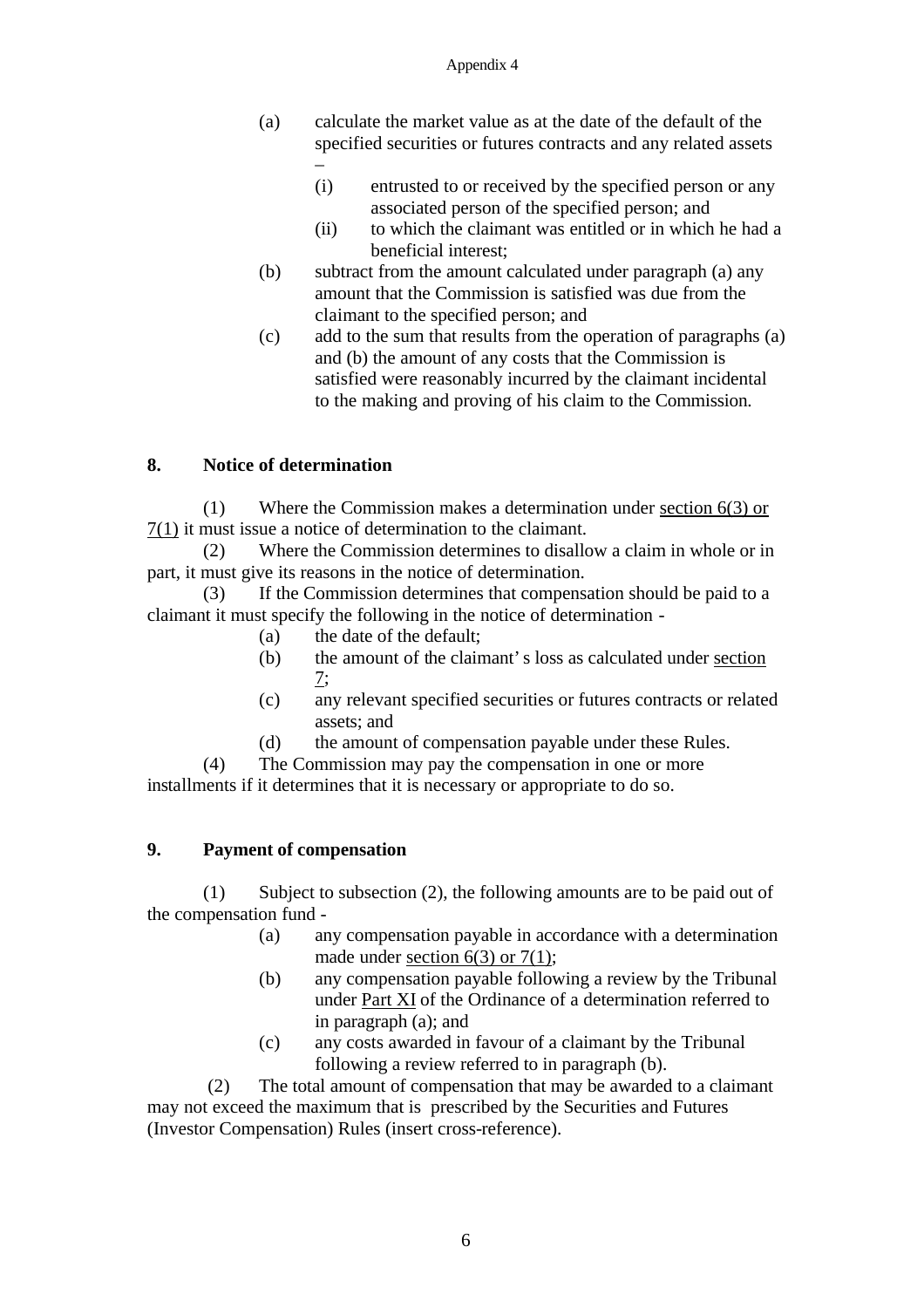#### **PART IV MISCELLANOUS**

## **10. Financial arrangements**

The Commission may arrange for such insurance, surety, guarantee or other financial arrangements as it deems appropriate to facilitate the administration of the compensation fund.

## **11. Provision where the money available to the compensation fund is insufficient to meet claims**

(1) If, at any time, the Commission determines that the amount of money available to the compensation fund is insufficient to pay the total amount of compensation then payable to claimants, or likely to become so payable -

(a) under these Rules; and

(b) in the circumstances referred to in section  $9(1)(b)$ , the amount in the compensation fund is to be apportioned among the claimants in such manner as the Commission may determine in its absolute discretion.

(2) In the event that any claim remains unsatisfied because the Commission has determined that an apportionment must be made under subsection (1), any amounts referred to in section 9(1) that remain unpaid are to be paid when there is sufficient money in the compensation fund.

# **12. Discharge of claims**

Once the amount of compensation determined to be due to a claimant in accordance with these Rules has been paid, the rights of the claimant against the compensation fund in relation to that claim are absolutely discharged.

#### **13. Appointed day**

The Commission may by notice published in the Gazette appoint a date as the appointed day for the purposes of these rules.

> Chairman, Securities and Futures Commission

2002

## **Explanatory Note**

These Rules are made by the Securities and Futures Commission under section 244(2) of the Securities and Futures Ordinance (No. 5 of 2002). They prescribe the persons who may make a claim for compensation from the investor